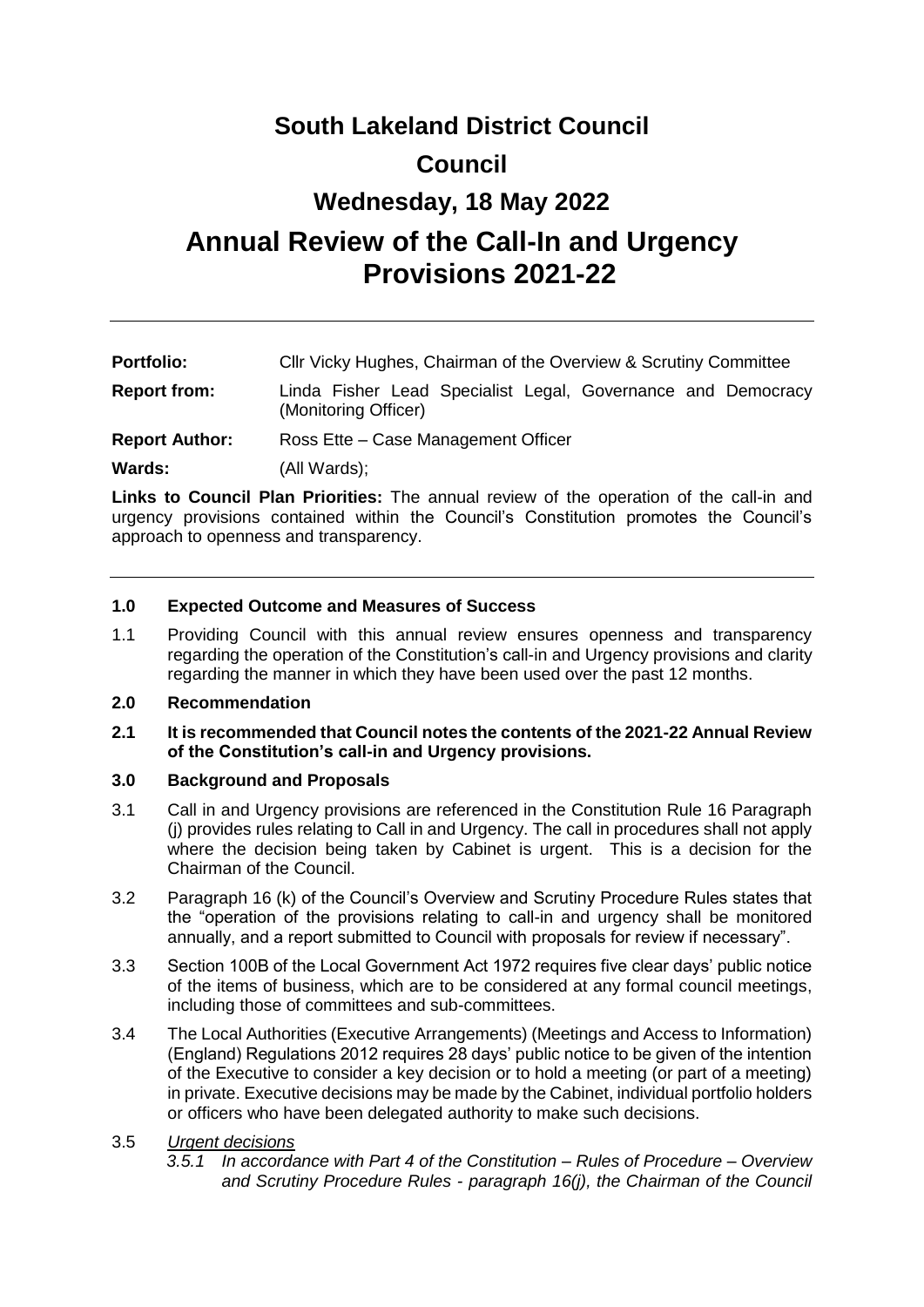*was requested in the cases referenced in the table below to agree that this decision is reasonable in all the circumstances and that it is treated as urgent for the reasons outlined in the report and, therefore the decision to be exempt from call-in.*

- *3.5.2 In accordance with Part 4 of the Constitution - Rules of Procedure – Access to Information Rules – Paragraph 16, the Chairman of the Overview and Scrutiny Committee also agreed that the taking of the decision's in the table appended were urgent and could not reasonably be deferred because for the reasons outlined in the Report's and the timescales required. It not being possible for Key decision's to be included in a Forward Plan at least 28 clear days before the decision was to be made. "Special Urgency".*
- 3.6 All decisions have been reported to both Cabinet and Council and have been circulated to all Members. Complying with the Access to Information Procedure Rule 17.3 and the Overview and Scrutiny Procedure Rules, Rule 16 (j).
- 3.7 The 2012 Regulations outline the actions that the Council must take if it cannot meet the above notice requirements. The various legal requirements are reflected within the Council's Constitution. This report covers the Urgency and call-in procedures.
- 3.8 The Urgency Provision has been used **four times** from 1 April 2021 to the time of writing this report. All reports have been reported to Cabinet and Council meetings and distributed to all Councillors and are detailed at **Appendix 1**.

## **4.0 Appendices Attached to this Report**

| <b>Appendix No.</b> | <b>Name of Appendix</b>          |
|---------------------|----------------------------------|
|                     | Urgency Provisions Table 2021-22 |

## **5.0 Consultation**

5.1 This report is provided for information only however the report was presented to the Overview and Scrutiny Committee on 4 March 2022 with no comments or amendments.

## **6.0 Alternative Options**

6.1 This report is provided for information only and so no alternative options are suggested.

## **7.0 Implications**

## **Financial, Resources and Procurement**

7.1 There are no direct financial implications arising out of this report.

## **Human Resources**

7.2 There are no direct staffing implications arising out of this report.

## **Legal**

7.3 As set out in the report.

## **Health and Sustainability Impact Assessment**

- 7.4 Have you completed a Health and Sustainability Impact Assessment? No.
- 7.5 If you have not completed an Impact Assessment, please explain your reasons: This report looks back at the operation of the Constitutional provisions over the past 12 months.

## **Equality and Diversity**

7.6 Have you completed an Equality Impact Analysis? No.